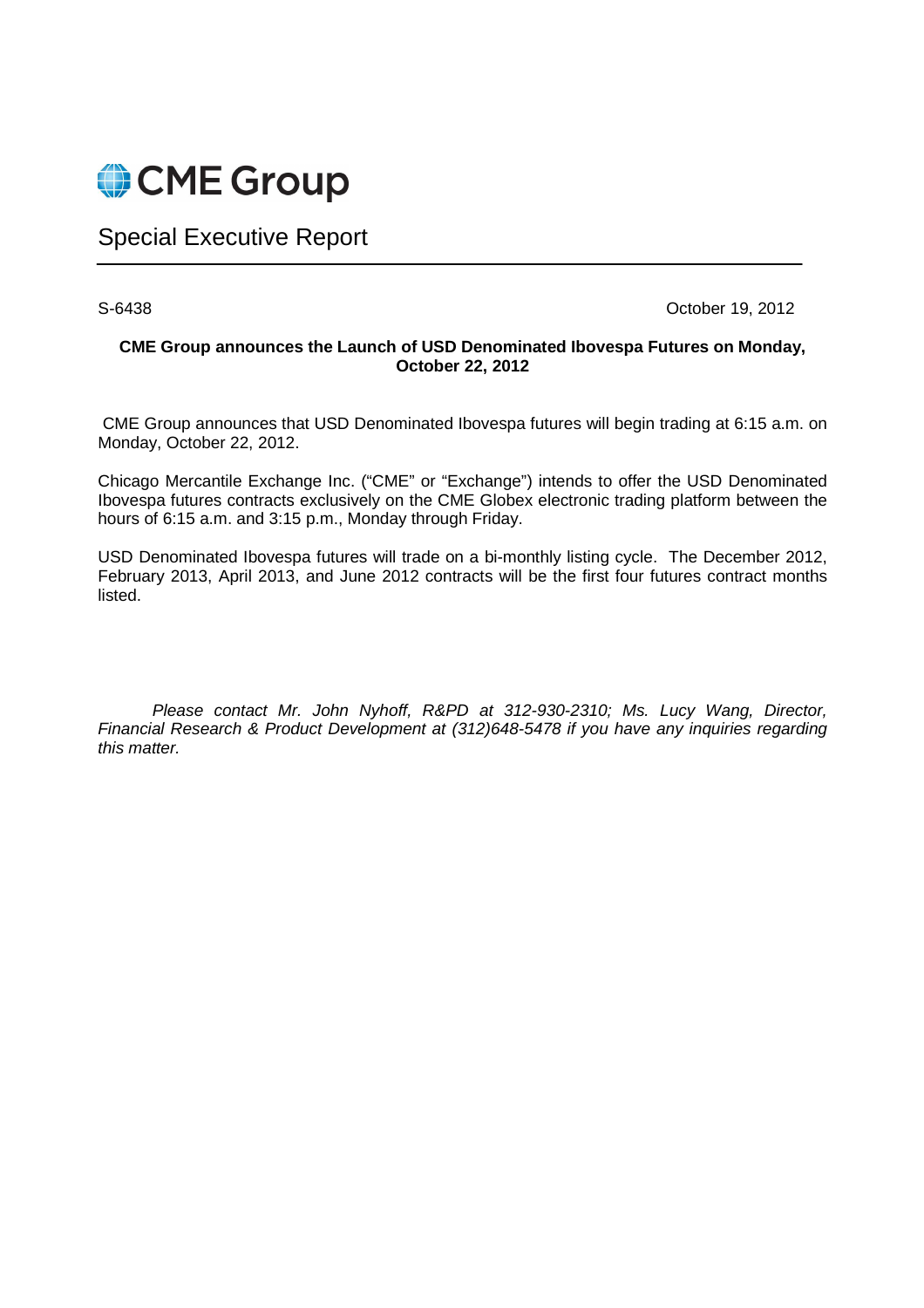#### **1. Nature of the Index**

The Bovespa Index ("Ibovespa") is a non-narrow liquidity weighted total return index of stocks that are traded on the Sao Paulo Stock Exchange ("Bovespa") division of . At this time there are 69 component stocks included in the Ibovepsa. The index is comprised of a theoretical portfolio of stocks that accounted for 80% of the volume traded during the last 12 months. These stocks were also traded on at least 80% of the trading days. The Ibovespa is revised every four months in order to keep its representative of the volume traded at the Bovepsa. On average the components of Ibovespa represent approximately 70% of the turnover on the Bovespa.

#### **2. Description of Individual Contract Terms**

In order to facilitate the certification process, the Exchange offers the following description and explanation of futures on USD Denominated Ibovespa futures contract terms and conditions. Note that this contract replicates other extant stock index futures contracts in most respects. Note further that the Exchange intends to offer futures on the USD Denominated Ibovepsa on the CME Globex electronic trading system.

**Trading Unit -** Rule 35402.B. Each USD Denominated Ibovespa futures contract shall be valued at \$1.00 (1 USD) times the Ibovespa." As of this writing, the Index was in the vicinity of 60,708 index points which equates to a contract value of approximately \$60,708.

**Price Increments -** Rule 35402.C. Bids and offers shall be quoted in terms of the USD Denominated Ibovespa. The minimum fluctuation of the futures contract shall be 25 index points, equivalent to 25.00 USD per contract.

**Termination of Trading -** Rule 35402.G. The Final Settlement Date for the USD Denominated Ibovespa futures contract is the Wednesday closest to the  $15<sup>th</sup>$  calendar of the bi-monthly cycle month, *i.e.*, the Wednesday closest to the 15<sup>th</sup> of February, April, June, August, Octoer and December. If the Wednesday closest to the 15<sup>th</sup> of the expiry month is a non-trading day at BVMF, the last trading day shall be the next BVMF trading day.

**Final Settlement Price -** Rule 35402.G.The Final Settlement Price shall be based on the final settlement price of Ibovespa futures at BVMF. On the expiration date, the final settlement price shall be the settlement index (the arithmetic average of the Bovespa Index values published by BM&F every 30 (thirty) seconds during the last three hours of BM&FBovespa spot market trading , up to and including the closing call). The settlement index will be rounded down to the closet integer value.

**Position Limits** - The Position Limit for USD Denominated Ibovespa futures contracts shall be 3,500 contracts, net long or net short, in all months combined.

**Price Increment**—Rule 35402.C., Price Increments, specifies that "[b]id and offers shall be quoted in terms of the USD Denominated Ibovespa. The minimum fluctuation of the futures contract shall be 25 index points, equivalent to 25.00 USD per contract."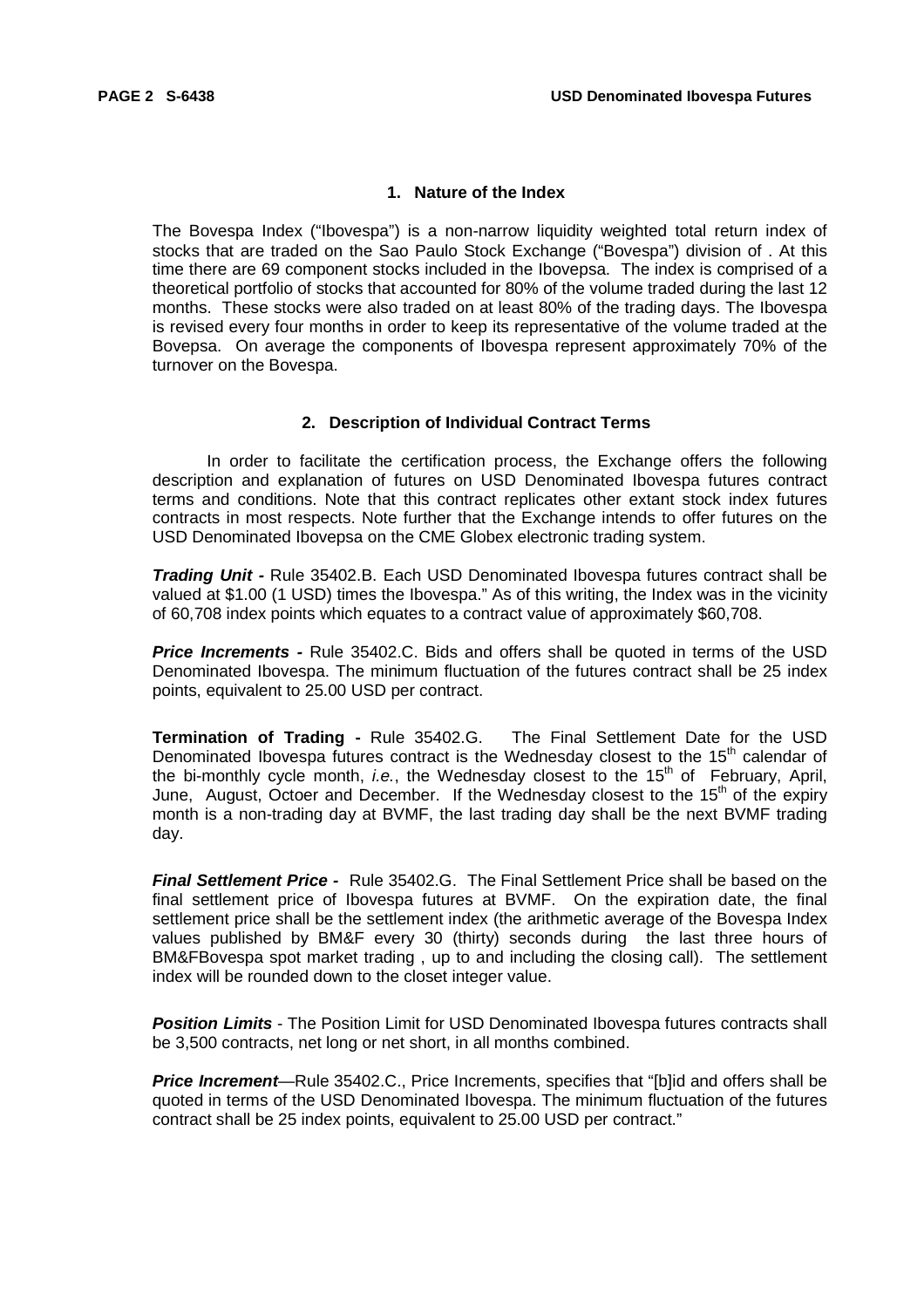**No-Bust Range**—The Globex trade cancellation policy is amended to specify a "no-bust range" of 300 index points per USD Denominated Ibovespa futures contract.

**Block Trading—Block trading is not permitted in the context of this product.** 

Other contract Terms and Conditions—The table (below) summarizes contract terms and conditions.

#### **Contract Value 31 x Ibovespa Index Construction** Total Return Index of 69 Stocks listed on the Sao Paulo Stock Exchange Rules based Index Methodology **Tick Size** 25 Index Points ( or \$25 per tick ) **Listing Cycle** Four (4) bi-monthly contracts in the February, April, June, August, October, December cycle **Hours of Trade** Offered on CME Globex® electronic trading platform on Mondays-Fridays from 15 minutes after the open of Ibovespa futures on BM&F Bovespa ("BVMF") until 3:15 pm (Chicago time). The start of the CME trading day for USD Denominated Ibovespa futures will change based on changes in daylight saving time in both the U.S. and Brazil. On the first day of trading (October 22, 2012) USD Denominated Ibovespa futures will commence trading on Globex at 6:15 a.m. (Chicago time) **Termination of Trading Time for Expiring Contract** 5:00 pm (Sao Paulo time). For the December 2012 expiration, this corresponds to 1 p.m. (Chicago time) **Final Settlement** Cash Settlement based on the Ibovespa Settlement Index at BVMF. The Settlement Index will be rounded down to the closet full index point. **Final Settlement Date** Wednesday closest to the  $15<sup>th</sup>$  of the expiration month with contingencies if the Wednesday is not a BVMF trading day **Limits** Recalculated Daily. Daily Price Limits equal to the previous day daily settlement price of Ibovespa futures at BVMF plus and minus (±) ten percent (10%) of the BVMF Ibovespa futures price **Position Limit** 3,500 contracts in all months combined **Initial Margin Requirement** Approximately 17.5% x Ibovespa; \$10,400 at Contract Launch **CME Tickers** Clearing = IBV, Ticker = IBV **Vendor Tickers** Bloomberg = IBAA Index Reuters = 0#IBV Reuters TDN = IBV CQG = BIBV Esignal = IBV

# **Contract Specifications USD Denominated Ibovespa Futures Specifications**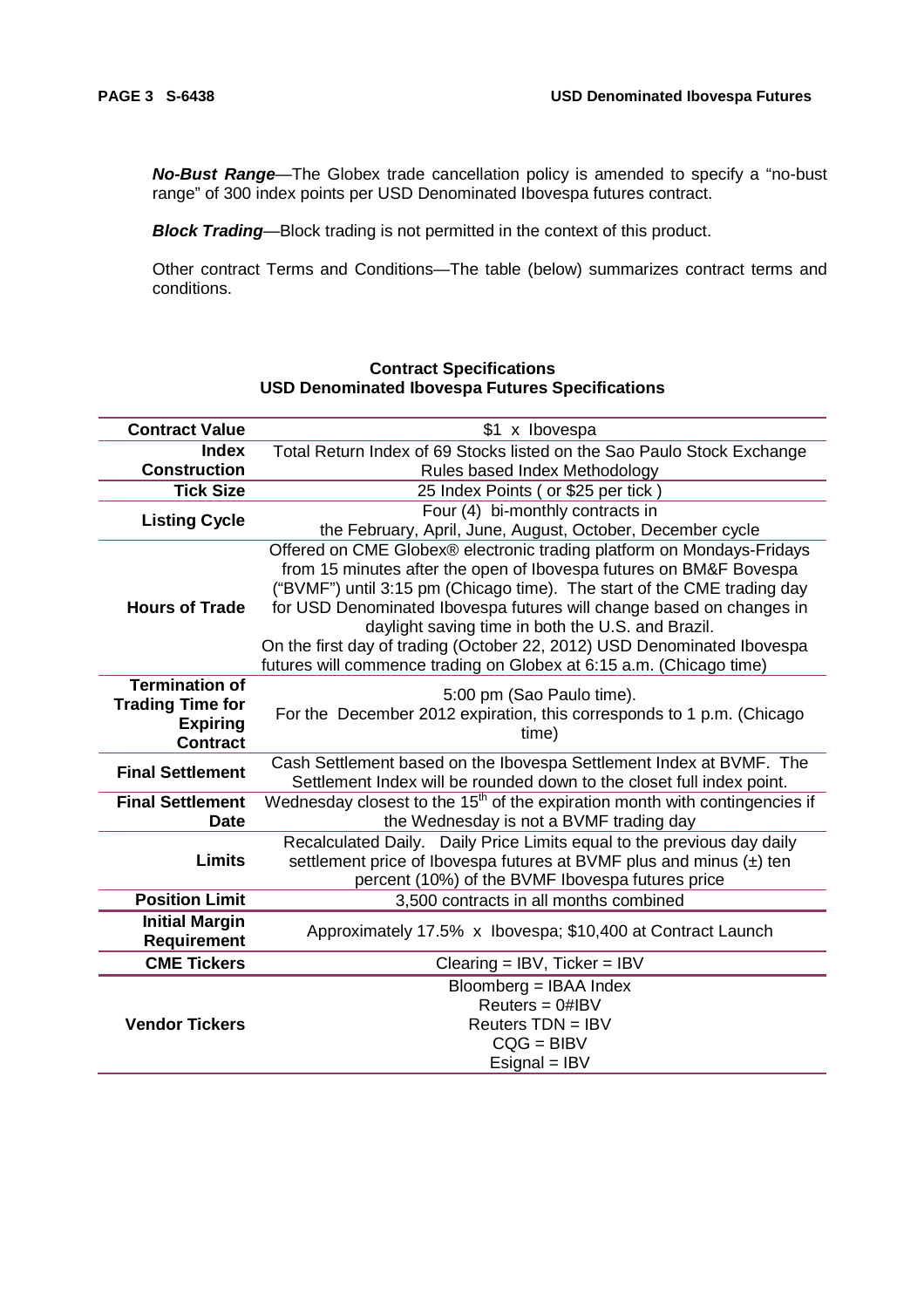# **3. Rules Governing USD Denominated Ibovespa Futures Chapter 354 USD Denominated Ibovespa Futures**

# **35400. SCOPE OF CHAPTER**

This chapter is limited in application to Bovespa Index ("Ibovespa") futures. In addition to this chapter, Ibovespa futures shall be subject to the general rules and regulations of the Exchange as applicable.

For purposes of this chapter, unless otherwise specified, times referred to herein shall refer to and indicate Chicago time.

#### **35401. CONTRACT SPECIFICATIONS**

Each USD Denominated Ibovespa futures contract shall be valued at \$1.00 times the Ibovespa.

# **35402. TRADING SPECIFICATIONS**

#### **35402.A. Trading Schedule**

Futures contracts shall be scheduled for trading during such hours and for delivery in such months as may be determined by the Exchange.

#### **35402.B. Trading Unit**

The unit of trading shall be 1.00 USD times the Ibovespa.

#### **35402.C. Price Increments**

Bids and offers shall be quoted in terms of the USD Denominated Ibovespa. The minimum fluctuation of the futures contract shall be 25 index points, equivalent to 25.00 USD per contract.

# **35402.D. Position Limits, Exemptions, Position Accountability and Reportable Levels**

The applicable position limits and/or accountability levels, in addition to the reportable levels, are set forth in the Position Limit, Position Accountability and Reportable Level Table in the Interpretations & Special Notices Section of Chapter 5.

A Person seeking an exemption from position limits for bona fide commercial purposes shall apply to the Market Regulation Department on forms provided by the Exchange, and the Market Regulation Department may grant qualified exemptions in its sole discretion.

Refer to Rule 559 for requirements concerning the aggregation of positions and allowable exemptions from the specified position limits.

**35402.E. [Reserved]** 

**35402.F. [Reserved]** 

# **35402.G. Termination of Trading**

Futures trading shall terminate at the same time as the close of trading at BM&FBovespa ("BVMF") on the day of determination of the Final Settlement Price. The last trading day for USD Denominated Ibovespa Futures is the Wednesday closest to the  $15<sup>th</sup>$  calendar day of the contract month. If it is a non-trading day at BVMF, the last trading day shall be the next BVMF trading day.

**35402.H. [Reserved]**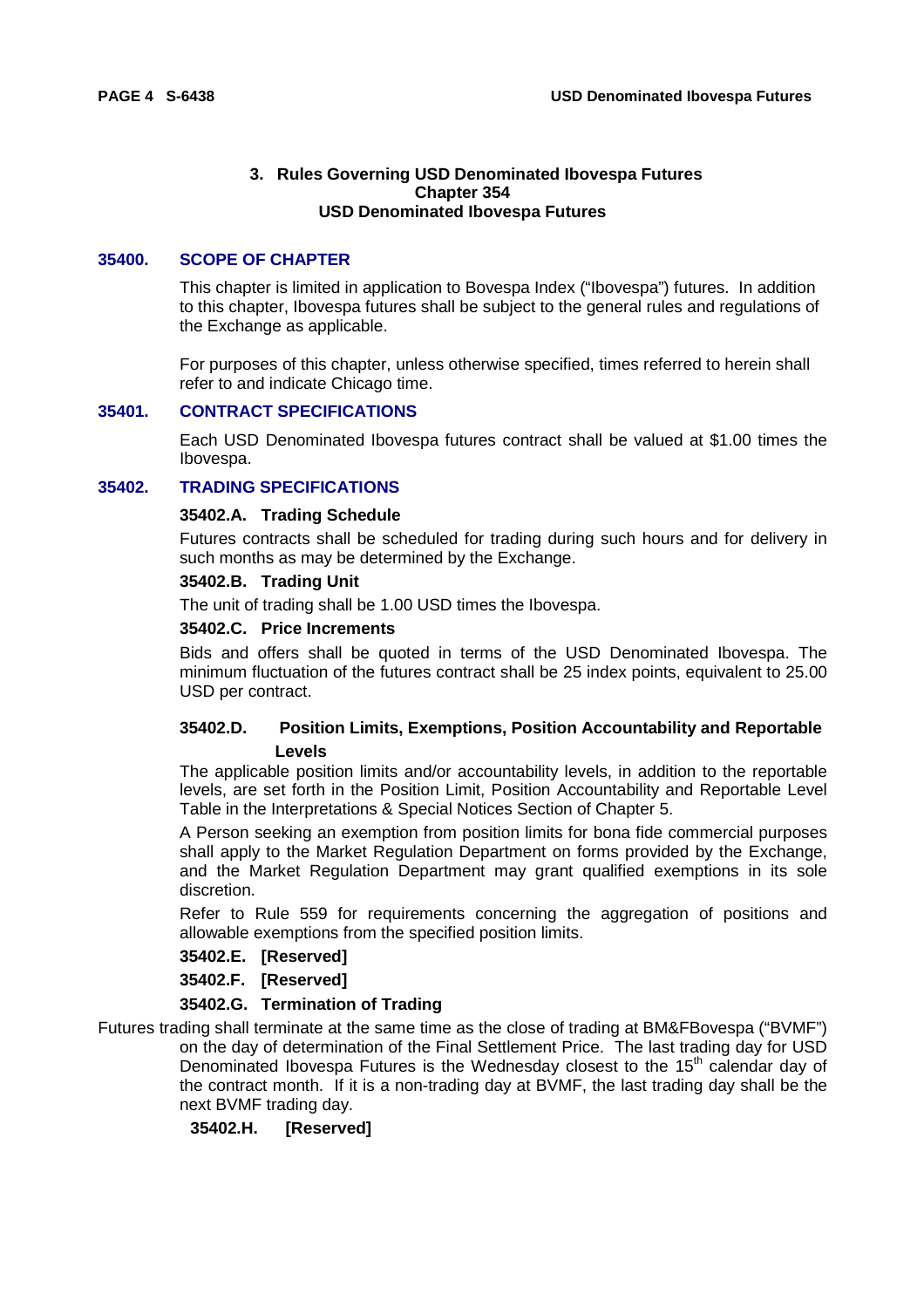# **35402.I. Price Limits, Trading Halts, and/or Trading Hours**

For purposes of rules determining price limits and trading halts ETH refers to the Electronic Trading Hours of the USD Denominated Ibovespa Futures. At the open of ETH, there shall be price limits corresponding to a 10.0% increase above and a 10.0% decrease below the previous day's Ibovespa futures settlement price at BVMF.

USD Denominated Ibovespa futures price limits shall be calculated daily at the end of each ETH trading day based on the settlement price of Ibovespa futures ("F") at BVMF, as follows:

where:

 $F =$  Ibovespa futures daily settlement price at BVMF

 $L = 10\% \times F$ 

10.0% Price Frice equal F plus and minus L, or  $(F \pm L)$ , subject to units  $\frac{1}{2}$  equal counding as follows: rounding as follows:

If the lower price limit  $(F - L)$  is not evenly divisible by 25, then the lower price limit shall be rounded up to the nearest 25 point increment. If the upper price limit  $(F + L)$  is not evenly divisible by 25, then the upper price limit shall be rounded down to the nearest 25 point increment.

If there is no trading in Ibovespa futures at BVMF on a CME, Inc. trading day, then the price limits for USD Denominated Ibovepsa futures shall be the trading limits based on the settlement price for Ibovespa futures at BVMF during the most recent BVMF trading day. Price limits and trading halts do not apply to the expiring USD Denominated Ibovespa futures contract during the last three trading days of the contract.

# **35403. SETTLEMENT PROCEDURES**

Delivery under the USD Denominated Ibovespa Futures contract shall be by cash settlement.

#### **35403.A. Final Settlement Price**

The Final Settlement Price shall be based on the final settlement price of Ibovespa futures at BVMF.

#### **35403.B. Final Settlement**

Clearing members holding open positions in USD Denominated Ibovespa futures contracts at the time of termination of trading in that contract shall make payment to or receive payment from the Clearing House in accordance with normal variation performance bond procedures based on a settlement price equal to the final settlement price.

# **35404. [RESERVED]**

# **35405. - 06. [RESERVED]**

(End Chapter 354)